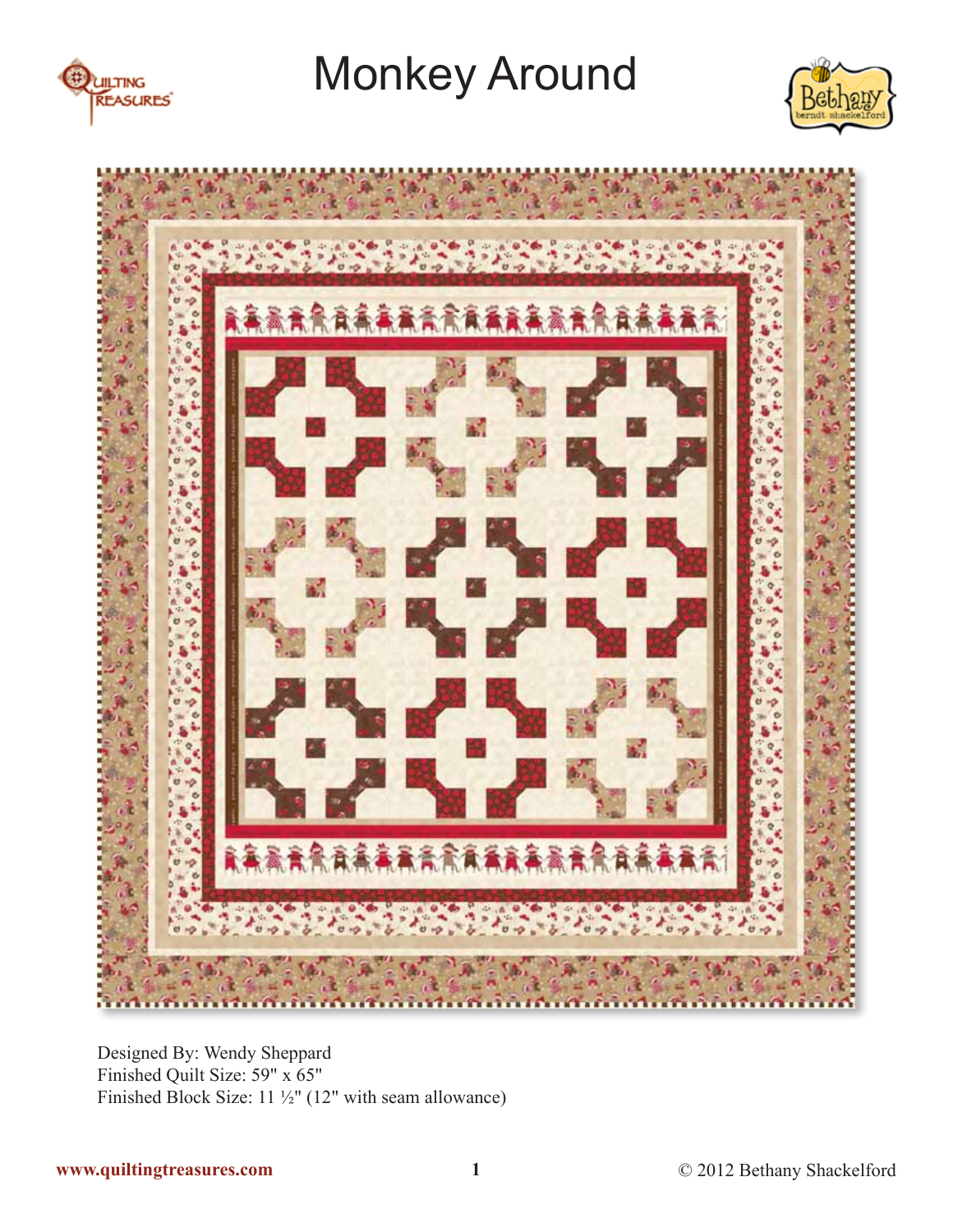





#### *Monkey stripe border print fabric (22450 AR) should include all the motifs designated by the arrows shown in the image below (those not marked will not be used).*



## **67" x 73" Piece of Batting**

#### **Basic Sewing Supplies**

**WOF =** Width of Fabric

## **Cutting**

## **22455 E: Cream Mottled Fabric**

- Cut 6 strips @ 3" x **WOF**; sub-cut (72) 3" x 3" squares (pieced blocks).
- Cut 10 strips @ 2" x **WOF**. Sub-cut (36) 2" x 5 ½" strips,  $(6)$  2" x 12" rectangles, and  $(2)$  2" x 38" strips (rectangles and sashing strips).
- Cut 5 strips @ 1 ¼" x **WOF**. Piece strips together using diagonal seams. Sub-cut (2)  $1\frac{1}{4}$ " x 42  $\frac{1}{2}$ " strips and (2) 1  $\frac{1}{4}$ " x 47" strips (border #1).
- Cut 6 strips @ 1" x **WOF**. Piece strips together using diagonal seams. From this strip, sub-cut  $(2)$  1" x 52  $\frac{1}{2}$ " strips and (2)  $1'' \times 57 \frac{1}{2}$  strips (border #5).

| <b>FABRIC REQUIREMENTS</b> |                |
|----------------------------|----------------|
|                            |                |
| Design:                    | Yards          |
| Ouilt                      |                |
| 22455 E                    | $1\frac{1}{2}$ |
| 22451 A                    | $1\frac{1}{4}$ |
| 22452 E                    | $\frac{5}{8}$  |
| 22455 A                    | $\frac{1}{2}$  |
| 22453 A                    | $\frac{5}{8}$  |
| 22452 A                    | $\frac{3}{8}$  |
| 22450 AR                   | $\frac{3}{4}$  |
| 22454 A<br>(Inc. Binding)  | $\frac{5}{8}$  |
| 22449 AR<br>(Inc. Backing) | 4<br>Yards     |

#### **22451 A: Tan Monkey Print Fabric**

- Cut 2 strips @ 3" x **WOF**. Sub-cut (24) 3" x 3" and (3) 2" x 2" squares (pieced blocks).
- Cut 1 strip @ 1 ¼" x **WOF**. Sub-cut (24) 1 ¼" x 1 ¼" squares (pieced blocks).
- Cut 8 strips @ 4" x **WOF**. Piece strips together using diagonal seams. Sub-cut (2)  $4'' \times 58\frac{1}{2}$  and (2)  $4'' \times$ 59  $\frac{1}{2}$ " strips (outer border).

## **22452 E: Cream Toy Print Fabric**

• Cut 6 strips @ 3" x **WOF**. Piece strips together using diagonal seams. From this strip, sub-cut (2) 3" x 49  $\frac{1}{2}$ " and (2) 3" x 50  $\frac{1}{2}$ " strips (border #3).

#### **22455 A: Tan Mottled Fabric**

- Cut 4 strips @ 1" x **WOF**. Sub-cut (2) 1" x 38" and (2) 1" x 39" strips (sashing #1).
- Cut 6 strips @ 1 ½" x **WOF**. Piece strips together using diagonal seams. From this strip, sub-cut (2)  $1\frac{1}{2}$ " x 51  $\frac{1}{2}$ " and (2)  $1\frac{1}{2}$ " x 55  $\frac{1}{2}$ " strips (border #4).

#### **22453 A: Red/Brown Polka Dot Fabric**

- Cut 2 strips @ 3" x **WOF**. Sub-cut (24) 3" x 3" and (3) 2" x 2" squares (pieced blocks).
- Cut 1 strip @ 1 ¼" x **WOF**. Sub-cut (24) 1 ¼" x 1 ¼" squares (pieced blocks).
- Cut 6 strips @ 1 ½" x **WOF**. Sub-cut (2) 1 ½" x 44 ½" and (2)  $1\frac{1}{2}$ " x 48  $\frac{1}{2}$ " strips (border #2).

## **www.quiltingtreasures.com 2**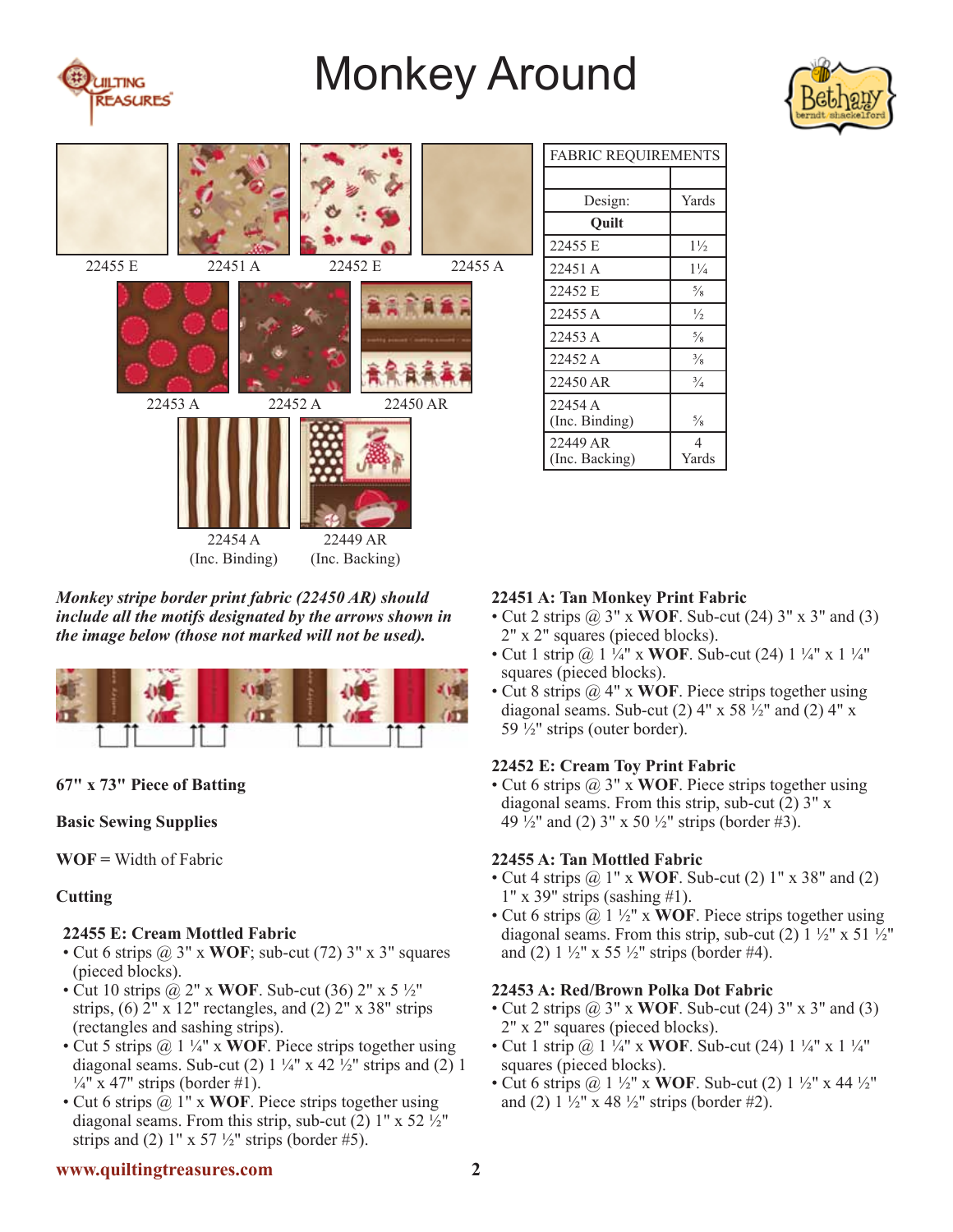



#### **22453 A: Red/Brown Polka Dot Fabric**

- Cut 2 strips @ 3" x **WOF**. Sub-cut (24) 3" x 3" and (3) 2" x 2" squares (pieced blocks).
- Cut 1 strip @ 1 ¼" x **WOF**. Sub-cut (24) 1 ¼" x 1 ¼" squares (pieced blocks).
- Cut 6 strips @ 1 ½" x **WOF**. Sub-cut (2) 1 ½" x 44 ½" and (2)  $1\frac{1}{2}$ " x 48  $\frac{1}{2}$ " strips (border #2).

## **22452 A: Brown Toy Print Fabric**

- Cut 2 strips @ 3" x **WOF**. Sub-cut (24) 3" x 3" and (3) 2" x 2" squares (pieced blocks).
- Cut 1 strip @ 1 ¼" x **WOF**. Sub-cut (24) 1 ¼" x 1 ¼" squares (pieced blocks).

## **22450 R: Monkey Stripe Border Fabric**

- Cut 2 strips of the  $1\frac{1}{2}$ " x 39" brown lettering border
- Cut 2 strips of the 1 ½" x 41" red lettering border
- Cut 2 strips of the  $3\frac{1}{2}$ " x 41" cream monkey border

## **22454 A: Brown Stripe Print (Binding)**

• Cut (7) 2 ¼" x **WOF** strips



#### **Keep the motifs centered, the seam allowance is included in the cut width**

#### *Finished block size 11 ½" (12" with seam allowance)*

*Sew all seams right sides together using a ¼" seam unless noted otherwise*

#### **Block Construction**

#### **The 22453 A red/brown polka dot block is used as an example. The same steps are repeated with the 22451 A tan monkey fabric and the 22452 A brown toy fabric.**

**1.** Draw a diagonal line on the wrong side of (1)  $1\frac{1}{4}$ " x 1 ¼" red/brown polka dot square. Place it on a corner of a 3" cream mottled square  $(A)$ , right sides together. Sew on the drawn line. Trim  $\frac{1}{4}$ " away from the seam (B). Press the triangle toward the seam allowance (C). Repeat to make 24 units.



**2.** Arrange and sew together the pieced units with the 3" red/brown polka dot squares as shown below left (A). Press the seam toward the 3" square. Join 2 of these units as shown (B) to make a four-patch unit. Make sure that all units are rotated correctly before sewing. Repeat to make a total of 12 four-patch units.



**3.** Sew a four-patch unit to each long side of a 2" x 5 ½" 22455 E cream mottled rectangle (A). Press the seams toward the cream mottled rectangle. Repeat to make 6 units.



**4.** Sew (2) 22455 E cream mottled 2" x 5 ½" rectangles to opposite sides of a 2" x 2" 22453 A red/brown polka dot square (B). Press the seams toward the cream mottled rectangles. Repeat to make 3 units.



**5.** Sew the units made in the previous steps together as shown (C). Press the seams away from the center. Repeat to make 3 blocks.

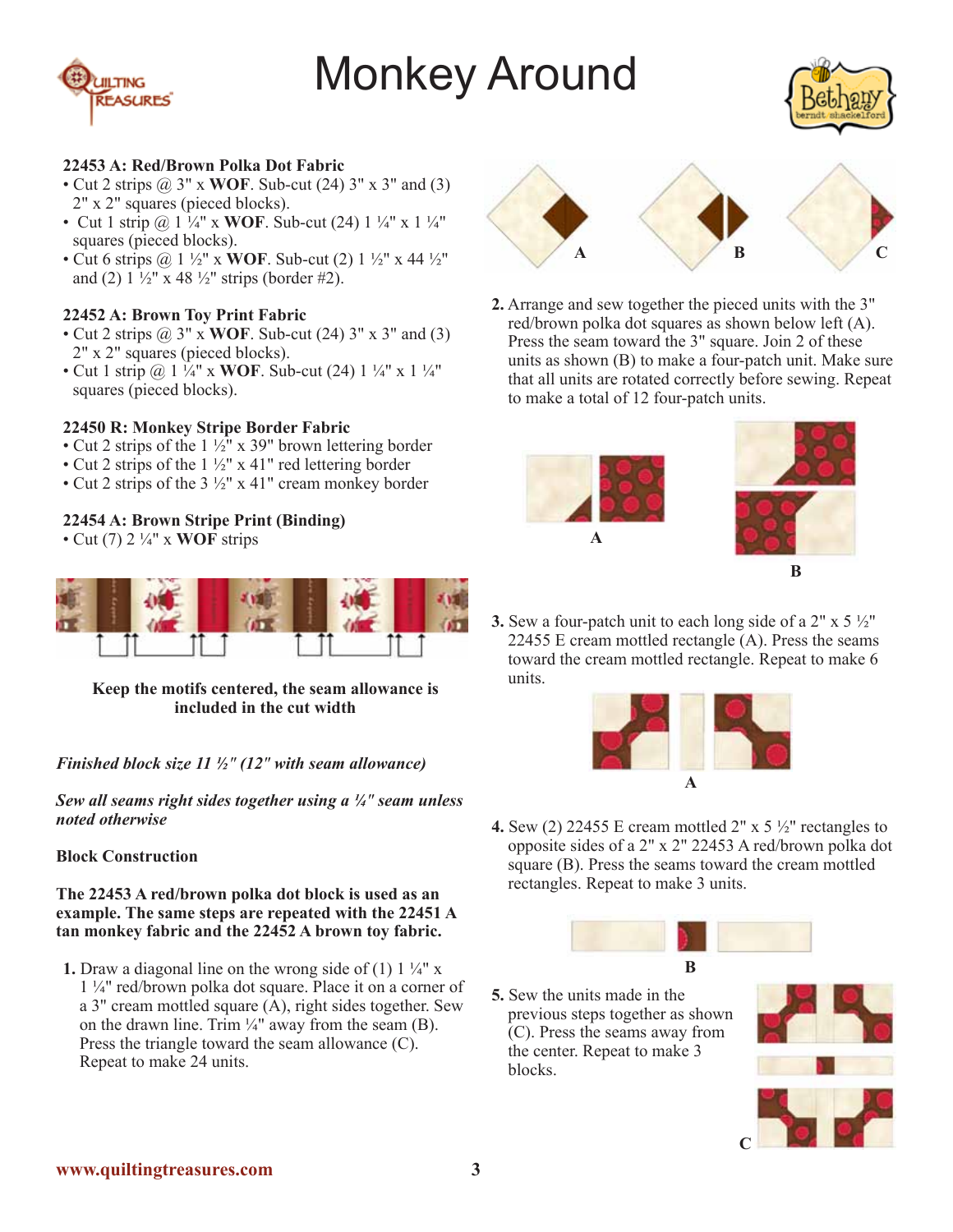



**6.** Repeat steps 1 - 5 to make a total of 3 blocks with the 22452 A brown toy fabric (D) and 3 blocks with the 22451 A tan monkey fabric (E).



## **Quilt Center Assembly**

**1.** Use (2) 22455 E cream mottled 2" x 5 ½" rectangles to join 1 of each of the different pieced blocks, as shown below. Press the seams away from the cream rectangles.



**2.** Repeat with the remaining 22455 E cream rectangles and pieced blocks to make two more rows. Arrange the rows as shown below (B).



**3.** Arrange and sew together the pieced block rows to the 2" x 38" 22455 E cream mottled strips as shown (C) to make the quilt top center. Press the seams toward the cream strips.



## **Adding the Inner Borders:**

#### *For all borders, press the seam flat, then toward the strip just added to the quilt top*

**1.** Sew the 1" x 38" 22455 A tan mottled strips to the sides of the quilt top. Sew the 1" x 39" 22455 A tan mottled strips to the top and bottom of the quilt top (A).